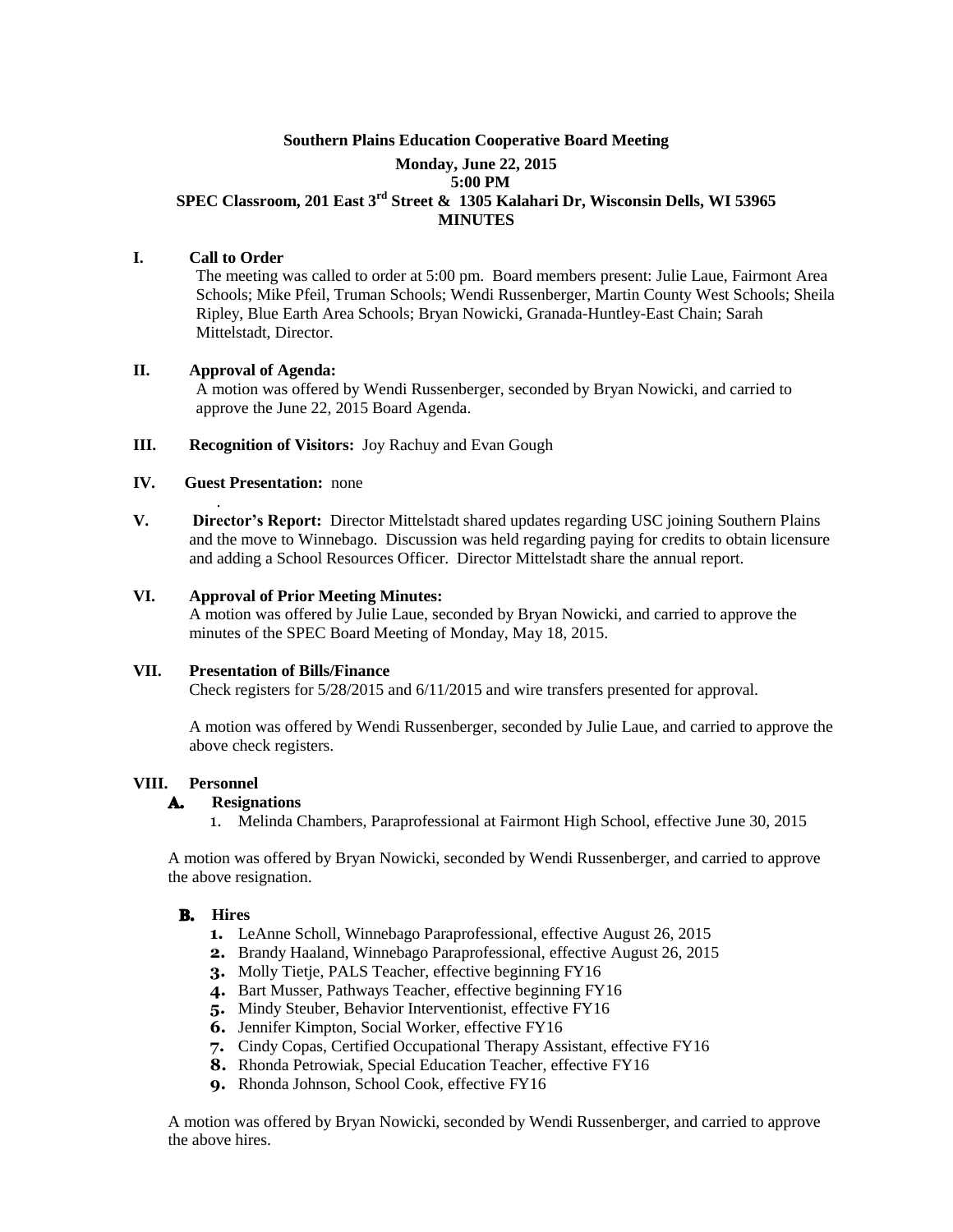## **Leave of Absence**

**1.** Tammy Meyers, Braillist for Blue Earth High School, 1 year leave

A motion was offered by Julie Laue, seconded by Wendi Russenberger, and carried to approve the above Leave of Absence.

# **IX. New Business A. Adopted Budget for 2014-2015**

A motion was offered by Bryan Nowicki, seconded by Wendi Russenberger, and carried to approve the Adopted Budget for 2015-2016.

# **A. Preliminary Budget for 2015-2016**

A motion was offered by Wendi Russenberger, seconded by Bryan Nowicki and carried to approve the Preliminary Budget for 2015-2016.

# **B. Agreement with CliftonLarsonAllen for 2015 Audit**

A motion was offered by Wendi Russenberger, seconded by Bryan Nowicki and carried to approve the agreement with CliftonLarsonAllen.

# **C. OSHA Grant Application**

A motion was offered by Julie Laue, seconded by Bryan Nowicki and carried to approve the application for the OSHA Grant.

# **D. Memorandum of Understanding Article X Clarification**

A motion was offered by Julie Laue, seconded by Wendi Russenberger and carried to approve the Memorandum of Understanding.

## **E. Instructional Staff Sharing**

- a. Agreement with MN Valley Ed District for .4FTE for Physical Therapy Assistant for Betsy Schultz, mileage to the reimbursed at the IRS mileage rate.
- b. Agreement with GHEC #2536 for Rick Uttech for Salary and Benefits. Mileage to be reimbursed at the IRS Mileage Rate.
- c. Agreement with Blue Earth Area for Marnie Norman for Salary and Benefits. Mileage to be reimbursed that IRS mileage rate.

A motion was offered by Bryan Nowicki, seconded by Julie Laue and carried to approve the Instructional Staff Sharing.

## **F. School Nutrition Joint Agreement with Granada Huntley-East Chain**

A motion was offered by Julie Laue, seconded by Wendi Russenberger and carried to approve the School Nutrition Joint Agreement with GHEC.